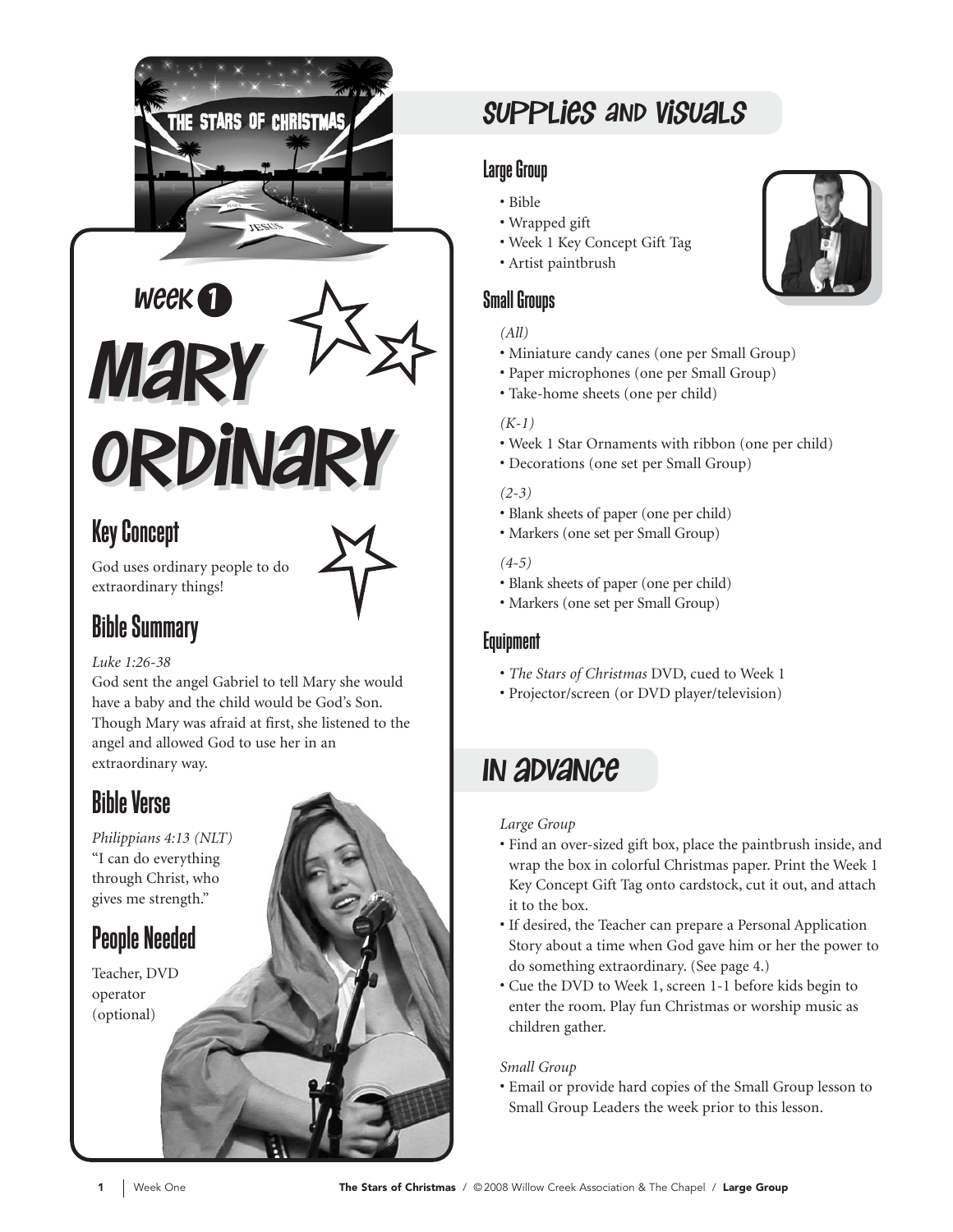- Print the microphone picture and make copies on cardstock, one per Small Group. Cut them out.
- Print the Week 1 Take-home Sheets and make one copy per child.
- Print the Week 1 Star Ornaments, copy them on cardstock, and cut them out, one per child in grades K-1. If desired, mount them on foam backing for greater durability. Glue a small loop of ribbon to the top of each star ornament. Gather supplies for children to use in decorating the stars (may include glitter glue, confetti pieces and glue sticks, and/or Christmas stickers). *Optional: provide safety scissors and glue sticks so kids can cut out their own ornaments and glue on the ribbon themselves.*
- Place a candy cane, microphone, take-home sheets and the age-appropriate supplies in a bin for each Small Group Leader to pick up before the lesson begins.

# welcome and introduction

Purpose: Call the children together into the teaching area while the theme song plays. Give the kids a warm and enthusiastic welcome!

1-2: THEME MUSIC

TEACHER: Welcome to our new great adventure. [Or, if desired, insert the name of your children's ministry.] It's the Christmas season! How many of you are excited that Christmas is right around the corner? [Kids respond.] We are starting a brand-new series today called The Stars of Christmas. Now you might think we named this series after that big, bright light in the sky on the very first Christmas—but we didn't. We actually named it after some of the people who starred in the actual Christmas story. Not only are we going to learn a lot about the Stars of Christmas, but we are going to learn that Jesus is the true Star of Christmas and following Him leads to an extraordinary life! Today we are going to discover how God made Mary's life extraordinary and how we can do anything through Christ Who gives us strength!



# small group connection

Purpose: Connect with the kids in the Small Groups. Activity: Pass a miniature candy cane around each Small Group circle; as each child holds the candy cane, he or she shares their name and most wanted Christmas gift

Quick Tip: This icon will cue you to click the  $\begin{array}{c} \bullet \\ \bullet \end{array}$ "next" button on your DVD player.

 $\begin{array}{ccc} \bullet & \bullet & \bullet \\ \bullet & \bullet & \bullet \end{array}$ 

 $\bullet$   $\bullet$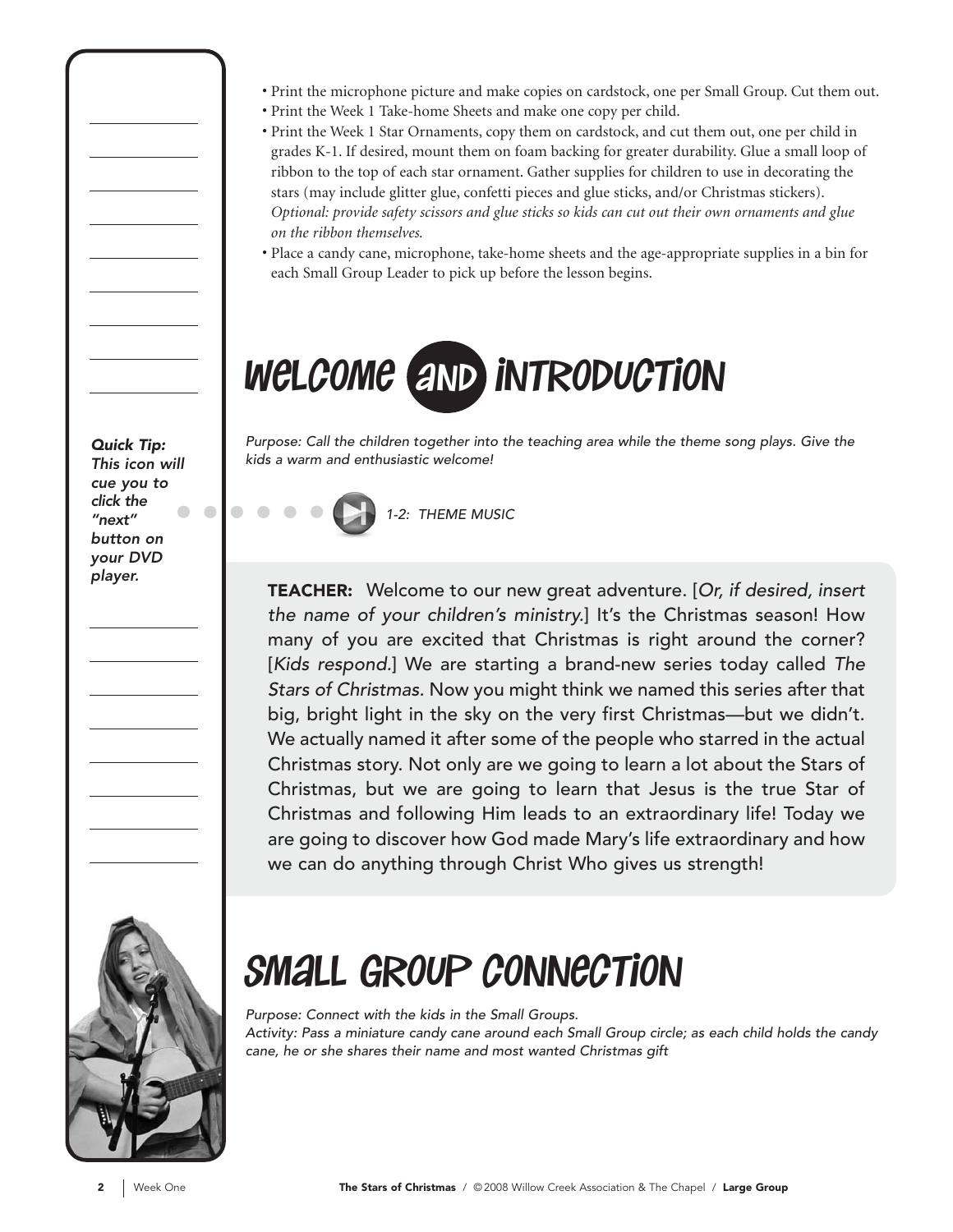TEACHER: We want to get to know everyone here, so turn to your Small Group Leader for a five-minute Small Group Connection.



### **iCEBREAKER: ORDINARY VS. EXTRAORDINARY**

Purpose: Refocus attention on the Teacher and whet kids' appetites for the Key Concept of the day.

**TEACHER:** How many of you want this Christmas to be extraordinary? [Kids respond.] In order to help you visualize what an extraordinary Christmas might look like, I have some ordinary and extraordinary pictures to show you. Check this out.

Quick Tip: Click through the following screens:

 $\bullet$ 



- 1-5: ORDINARY ROBOT
- 1-6: EXTRAORDINARY ROBOT
- 1-7: ORDINARY SNOWMAN
- 1-8: EXTRAORDINARY SNOWMAN
- 1-9: ORDINARY CAR
- 1-10: EXTRAORDINARY CAR
- 1-11: ORDINARY STAR
- 1-12: EXTRAORDINARY STAR OF BETHLEHEM

**TEACHER:** That extraordinary star was kind of like God's big bow on top of an extraordinary gift He was giving to all of us.

# introduction of key concept

Purpose: Introduce Key Concept.

TEACHER: [Pick up wrapped gift.] How many of you like receiving gifts? [Kids respond.] Well, I have a gift for all of us today! Inside this gift is an amazing truth that can make this Christmas extraordinary. Before we rip it open, let's read the gift tag.

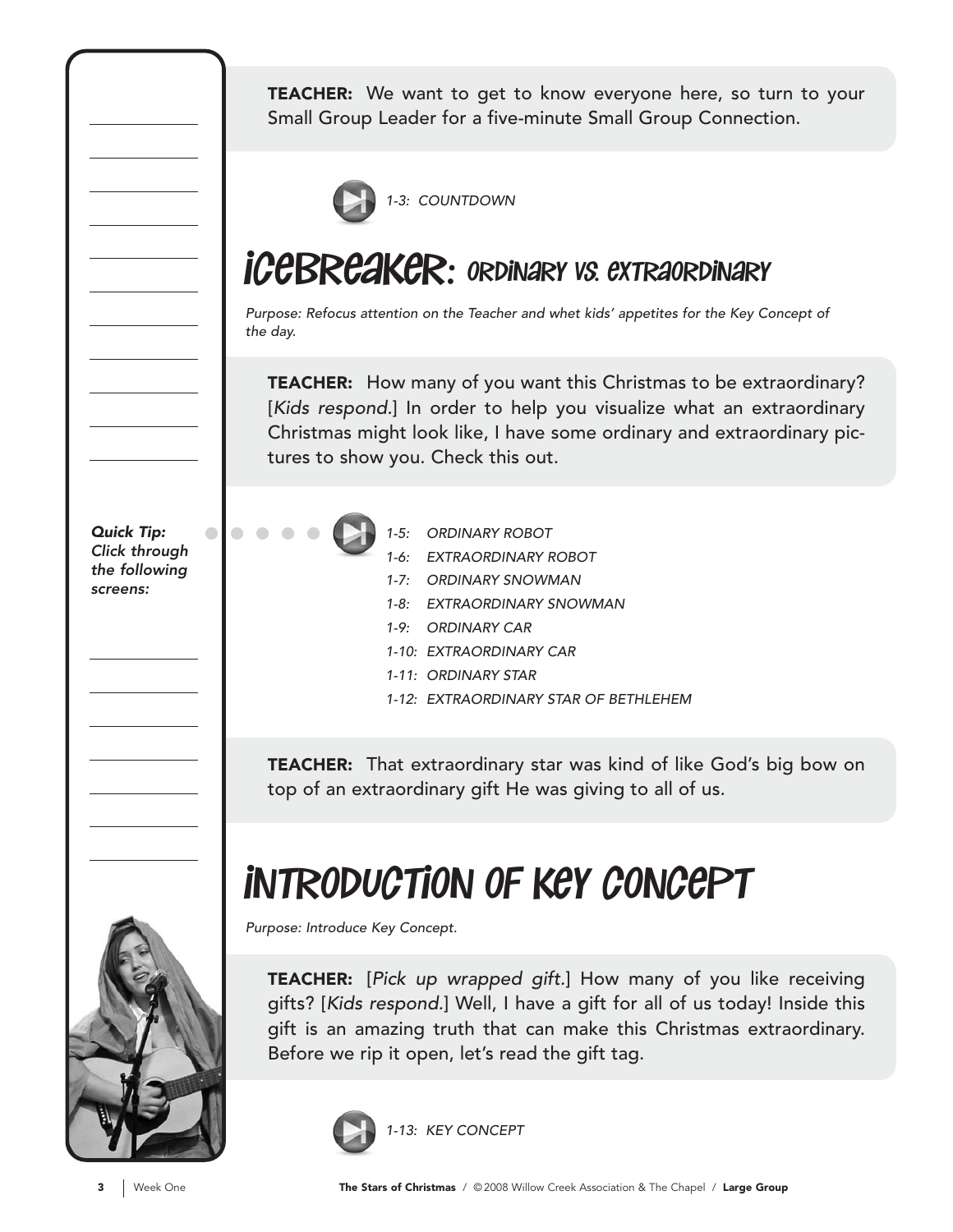TEACHER: It says, "God uses ordinary people to do extraordinary things!" Who remembers what extraordinary means? [Kids respond.] Extraordinary means something out of the ordinary or more than ordinary: not normal or boring.

# personal application story

Purpose: Help the kids connect with the Key Concept. Consider sharing a 2-minute age-appropriate story about how God gave you the power to do something extraordinary when you were a child yourself.

# small group sharing

Purpose: Pass the paper microphone around each Small Group circle; as a child holds the microphone, he or she shares about something extraordinary they've done.

TEACHER: I'm sure you also have stories to share. So turn once again to your Small Group Leader for five minutes of Small Group sharing.



# **WORSHIP SONG: JOY TO THE WORLD**

Purpose: Get kids on their feet for high-energy worship.

TEACHER: Thanks for sharing those extraordinary stories! Everyone up on your feet. What would Christmas be without singing Christmas songs? Certainly not extraordinary. This favorite song is called "Joy to the World." Let's sing with extraordinary joy!



1-16: JOY TO THE WORLD

## $\bm{\mathit{VIDEO}}$ : the stars of christmas, episode 1

Purpose: Play the 10-minute teaching video to introduce the children to Mary, her amazing story, and how God uses ordinary people to do extraordinary things for Him.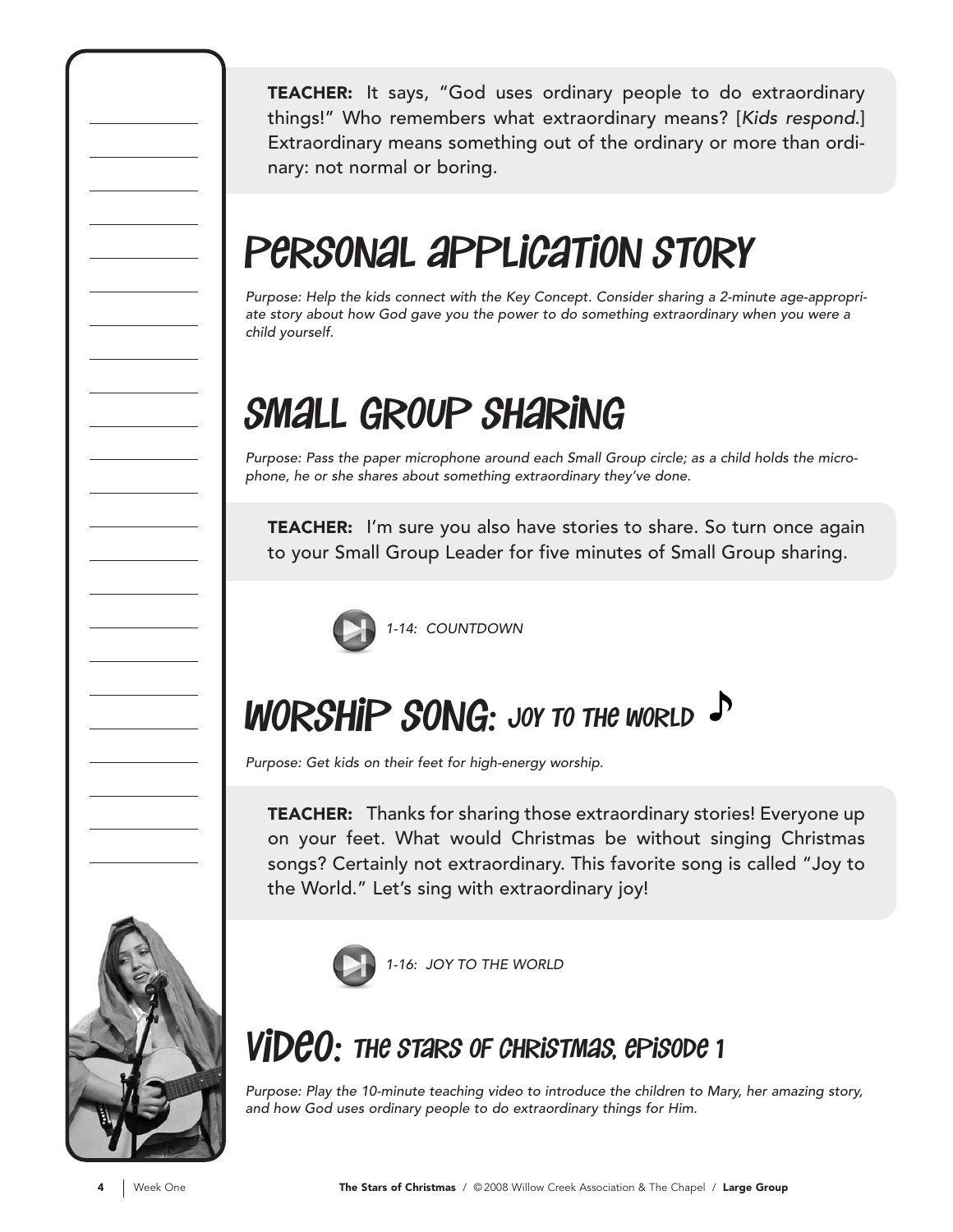TEACHER: Great singing, everyone! We'll open this gift in just a moment. But first, I want you to sit back and watch Mary's extraordinary story. She is the first Star of Christmas I want you to meet.



1-18: THE STARS OF CHRISTMAS, EPISODE 1

## OBJECT LESSON: PAINT BRUSH

Purpose: Use a visual object lesson to help kids understand that God is able to take anyone willing and help them do extraordinary things for Him.

TEACHER: Wow! Mary really was ordinary. But because she was humble and willing, God chose her to be the mother of Jesus. I would call "becoming the mother of God's only Son" pretty extraordinary, wouldn't you? [Kids respond.] So do you think God can use us today to do extraordinary things? [Kids respond.]

Let's see what's inside our gift today. [Open gift and pull out paintbrush. Pretend to be disappointed.] It's just a plain old paintbrush. Today we are talking about God doing extraordinary things, so I guess I was expecting something a little more extraordinary in our gift box. What are paintbrushes used for? [Kids respond.] Let me show you a few paintings that were made using plain old paintbrushes like this one.

Quick Tip: Click through the following images:

 $\bullet$ 



1-20: MONA LISA, BY LEONARDO DA VINCI 1-21: STARRY NIGHT, BY VINCENT VAN GOGH 1-22: RED POINSETTIA, BY ERIN HERNER

TEACHER: All those paintings are really amazing. Some of them are even considered to be masterpieces. Does anyone know what that means? [Kids respond.] A masterpiece is an extraordinary painting. What's interesting is that all those masterpieces were created with this—[hold up paintbrush]—an ordinary paintbrush. Did you know that paintbrushes are made out of hairs taken from pigs, camels, ponies, goats, or even squirrels? But in the hands of a talented artist, that ordinary brush can be used to create a masterpiece.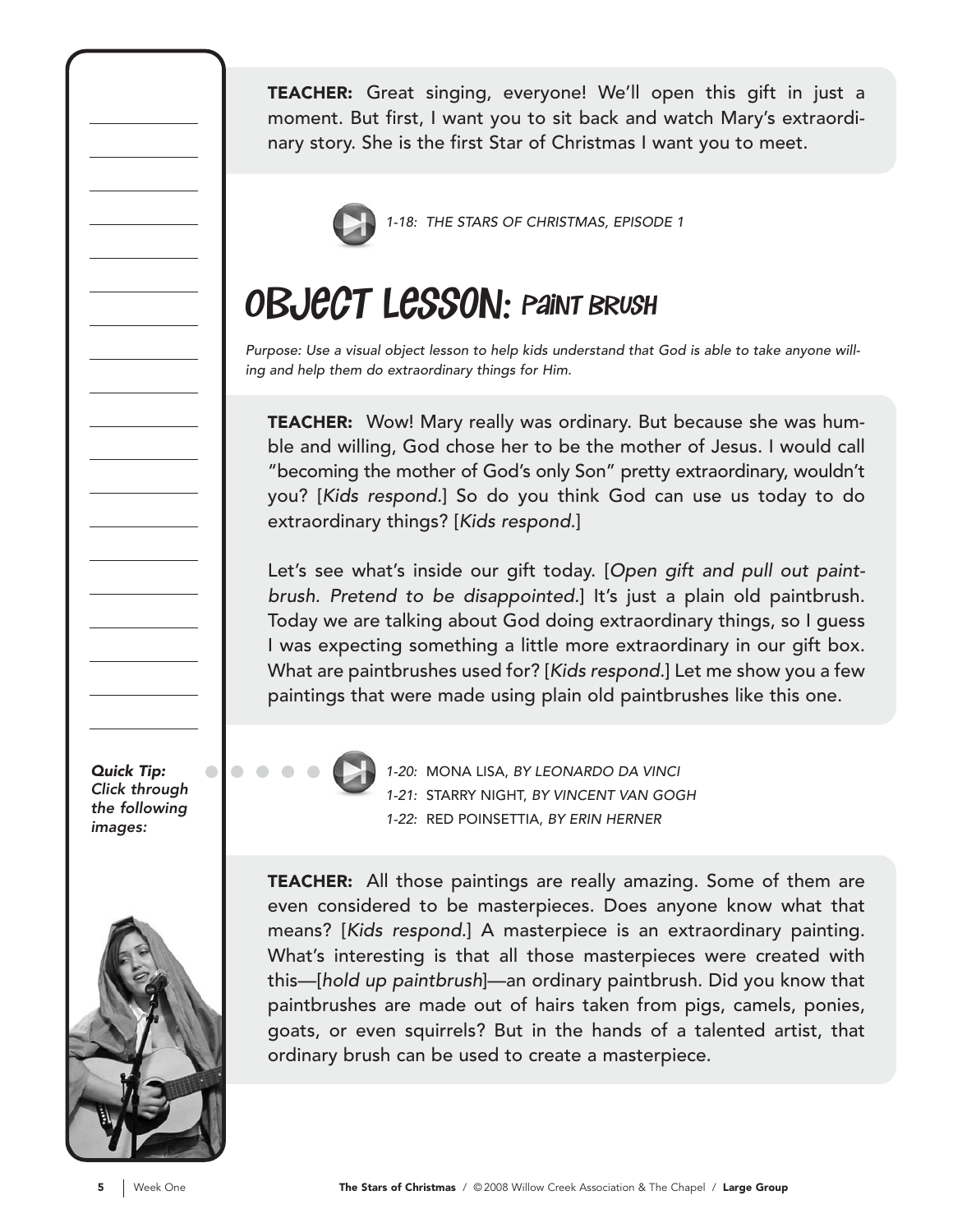How many of you know Who created the universe and everything in it? [Kids respond.] God wants all of us to know that even though we may be ordinary, He can make something extraordinary out of our lives. For that to happen, we need to learn to be more like Mary—humble and willing. Did you catch what she said to the Angel when he told her she was going to be Jesus' mother?

[Open Bible and read Luke 1:38 (NLT).] She said, "I am the Lord's servant. May everything you have said about me come true." Have you ever told God you would be willing to follow Him anywhere? If you do, be prepared for God to do something extraordinary with your life because . . .



TEACHER: . . . God uses ordinary people to do extraordinary things!

# WORSHIP SONG: o come, all ye Faithful

Purpose: Get kids on their feet for high-energy worship

TEACHER: Let's get on our feet and, like Mary, tell God we will trust Him with our lives. This famous Christmas song is called "O Come, All Ye Faithful."



1-24: O COME, ALL YE FAITHFUL



# BIBLE VERSE: PHILIPPIANS 4:13

Purpose: Introduce a verse that aligns with the Key Concept. Kids should walk away from the lesson knowing both the Key Concept and the supporting Bible Verse.

TEACHER: Philippians 4:13 is a powerful Bible verse. Let's check it out together . . .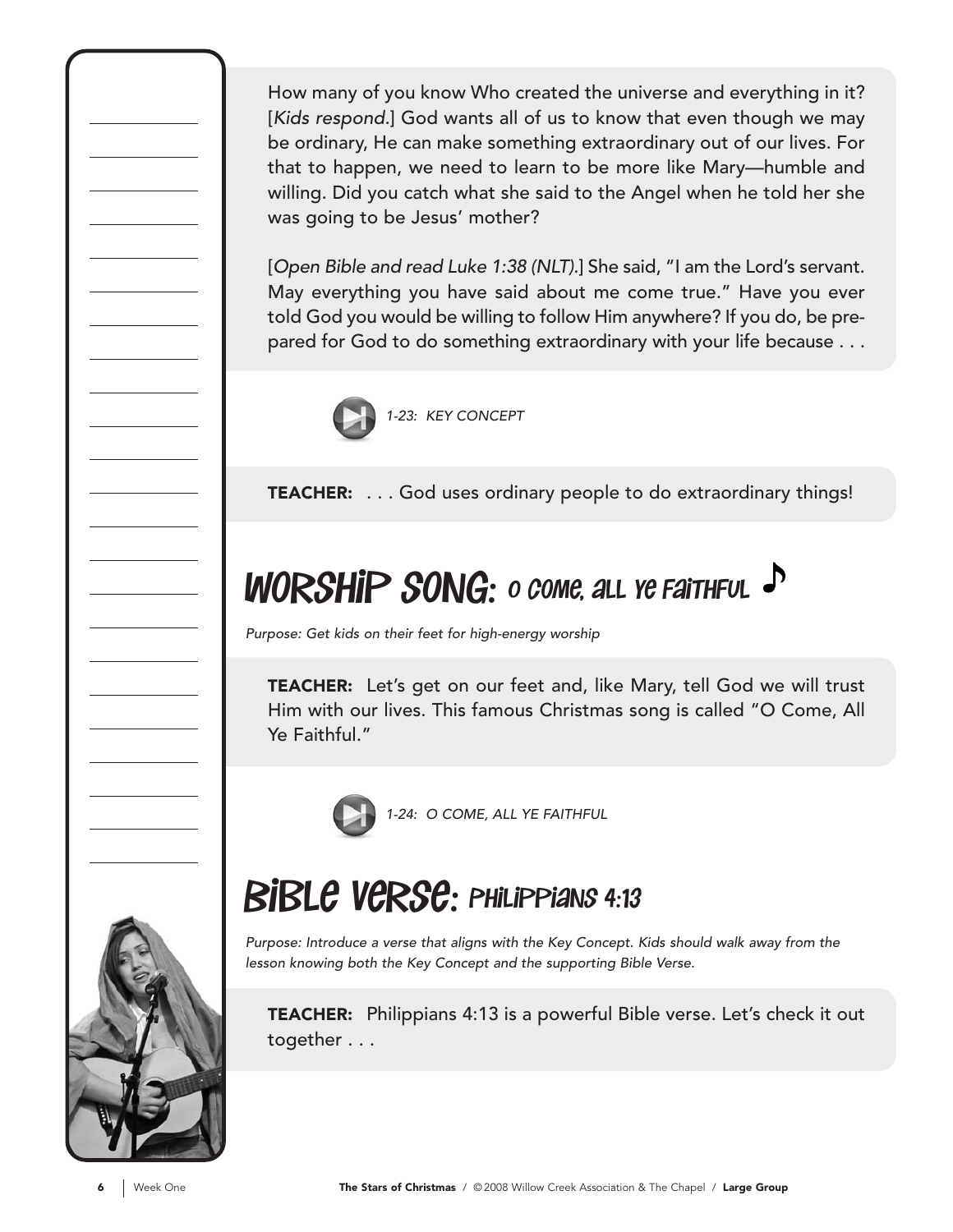

TEACHER: [Read with kids.] It says, "I can do everything through Christ, who gives me strength." That means when we put our trust in Jesus, He will give us the power to do extraordinary things for God. Is there anything too hard for Christ to do? [Kids respond.] Are there things too difficult for you to do on your own? [Kids respond.]

LARGE GROUP REVIEW: RAPID REWIND



Purpose: Engage kids in a fast-paced review contest.



1-27: RAPID REWIND TITLE SCREEN

**TEACHER:** It is now time to see who was paying attention! We call this "Rapid Rewind," because we go all the way back and quickly review everything we learned today. Are you ready? [Kids respond.] Take a deep breath and be sure you raise your hand if you know the answer. Here we go . . .

Quick Tip: Starting with 1-28, click through 1-37 to show alternating questions and answers.

 $\bullet$ 



- 1-28: 1. WHAT WAS TODAY'S KEY CONCEPT WRITTEN ON THE GIFT TAG?
	- A. God uses extraordinary people to do extraordinary things!
	- B. God will help me do anything I can dream up!
	- C. God uses ordinary people to do extraordinary things!
	- D. If God wants anything done, then He better do it Himself



#### 1-29: C. GOD USES ORDINARY PEOPLE TO DO EXTRAORDINARY THINGS!

- 1-30: 2. WHAT WAS THE NAME OF OUR AWARD SHOW HOST?
	- A. Regis Lee
		- B. Cody Bankshot
		- C. Cotton Candyman
		- D. Colton Storm

1-31: D. COLTON STORM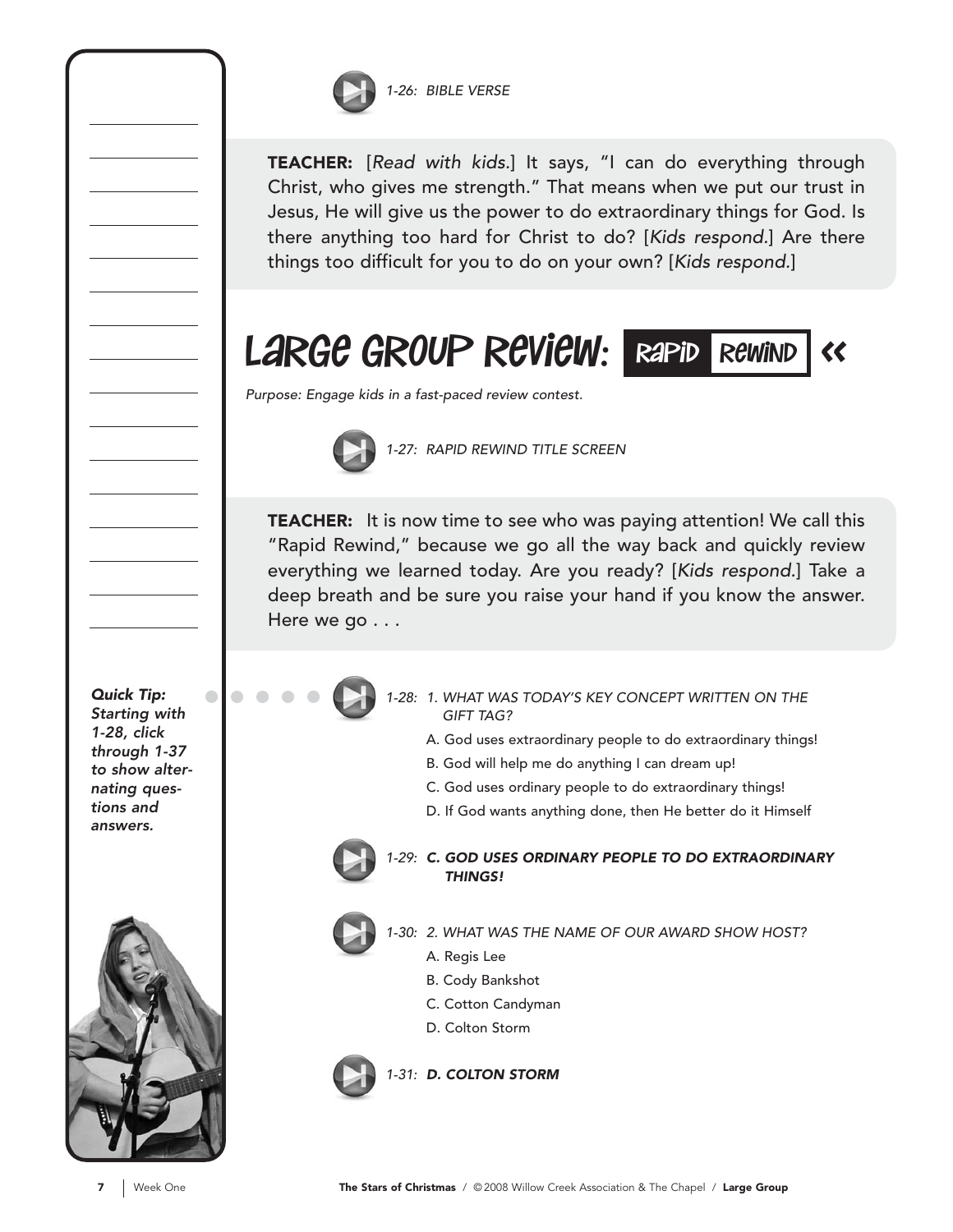

1-32: 3. WHAT TOWN DID MARY COME FROM?

- A. Nazareth
- B. Bethlehem
- C. Galilee
- D. Chicago

#### 1-33: A. NAZARETH

- 1-34: 4. WHAT WAS THE NAME OF THE ANGEL WHO VISITED MARY?
	- A. Los Angeles Angel of Anaheim
	- B. Rodney Radiant
	- C. Gabriel
	- D. Michael









1-36: 5. WHAT ARE PAINTBRUSHES NOT MADE OUT OF?

- A. Camel hair
- B. Bird hair
- C. Pig hair
- D. Goat hair



1-37: B. BIRD HAIR

1-38: CLICK AHEAD TO SCREEN 1-38 BEFORE MOVING AHEAD TO THE CLOSING PRAYER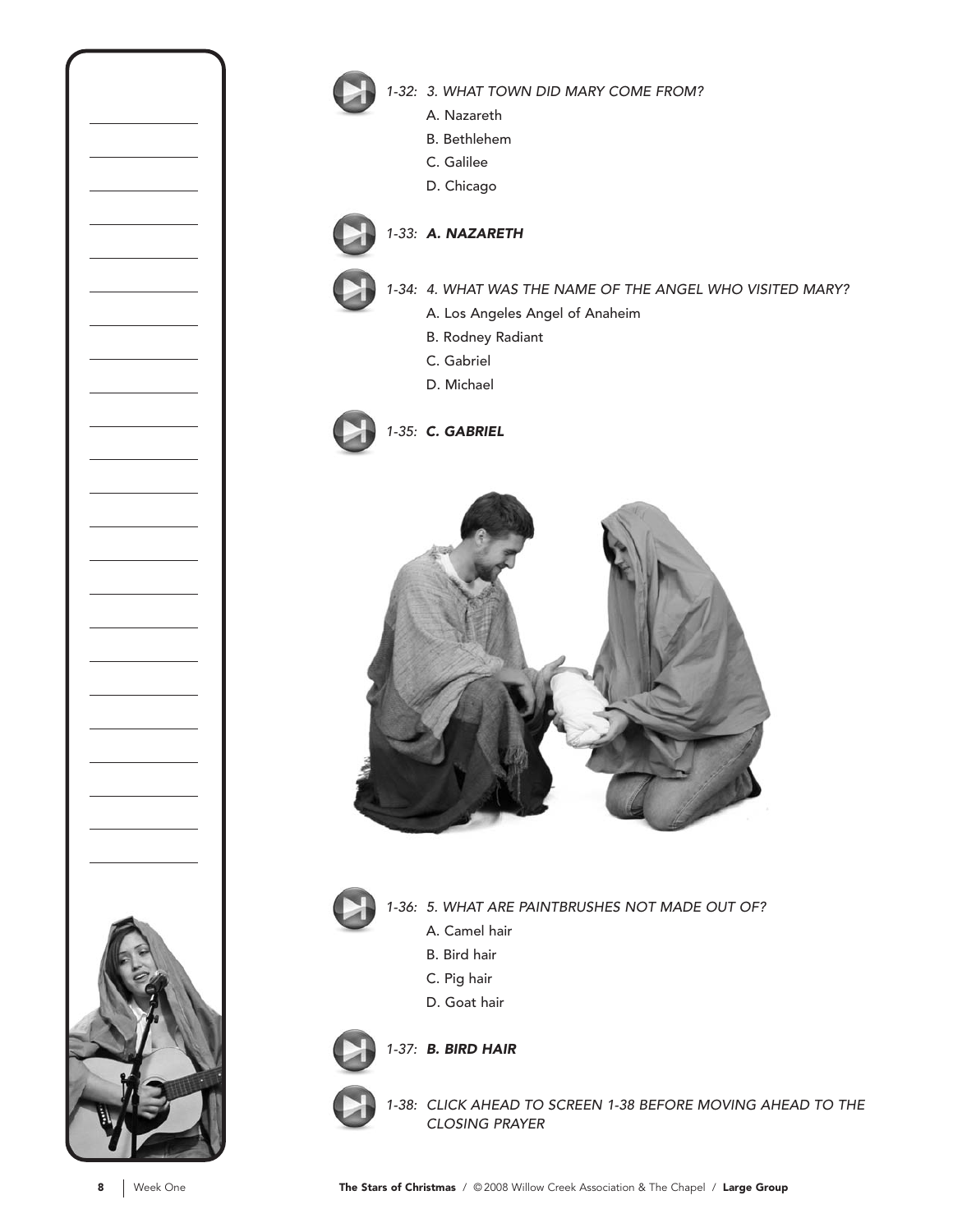# closing prayer

Purpose: Conclude the lesson with a sincere prayer for your children.

TEACHER: Maybe you thought Christmas was just about getting lots of presents. The best presents you'll receive this Christmas won't be under your tree. They'll be from God Himself! When you open your heart to God, your Christmas, and your life will be extraordinary. Let's pray.

Dear God, we all admit that alone we are pretty ordinary. Help us be like Mary and humbly be willing to trust and follow You. We want our lives to be extraordinary, and we want this Christmas to be extraordinary, too. That will only be possible if we look to You for direction and strength. Amen.

# small group activity

Purpose: Review the lesson with questions about Mary and the day's Bible verse. K/1 kids decorate a star ornament, 2/3 kids draw individual pictures of themselves doing something extraordinary, and 4/5 kids draw comic strips of themselves doing extraordinary things with God's help.

TEACHER: Thanks for coming today! I look forward to seeing everyone next week for another episode of "The Stars of Christmas." Now turn to your Small Group Leaders one last time, because they have some fun activities to help you understand what we learned today.



39: THEME MUSIC